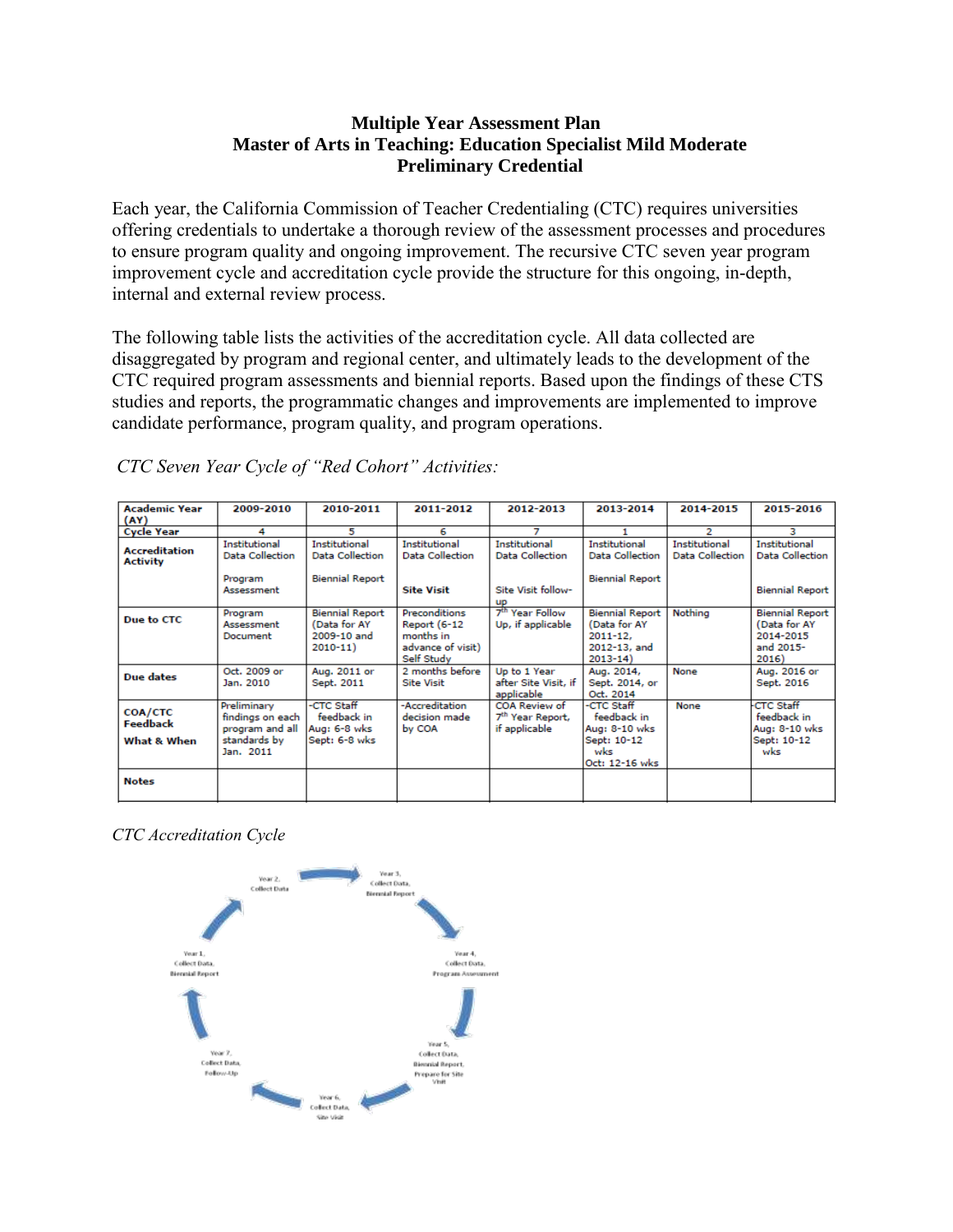## **Assessment Activities**

### **Methods of Assessment and Criteria for Success Master of Arts in Teaching: Education Specialist Mild Moderate Preliminary Credential**

Currently, assessment data is collected through internal and external sources. Focus groups representing staff, faculty, clinical supervisors, and advisory councils have worked together to discern a set of balanced assessment measures. They are listed below. Accompanying forms and rubrics are included in the appendix.

#### *1. California Teacher Performance Assessments*

The [California Teaching Performance Assessment \(CalTPA\)](https://portal.pointloma.edu/web/education/home/-/wiki/Main/Glossary) is an [assessment](https://portal.pointloma.edu/web/education/home/-/wiki/Main/Glossary) of an initial candidate's ability to demonstrate competency of the [Teaching Performance Expectations](https://portal.pointloma.edu/web/education/home/-/wiki/Main/TPES)  [\(TPEs\).](https://portal.pointloma.edu/web/education/home/-/wiki/Main/TPES) CalTPA is required of Multiple Subject and Single Subject candidates. In addition, the unit has also required TPA's of the Special Education candidates. The CalTPA provides a series of four performance tasks that candidates complete during their professional preparation program. The results of the candidates' knowledge and performance during the various tasks of the CalTPA can help provide formative assessment information to candidates for improving the quality of their teaching, and assists candidates to focus on those aspects of teaching in which they may need further development or support. The CalTPA must be successfully completed as one of the requirements for earning a California preliminary teaching credential from any institution in California.

#### *2. Coursework Assessments (2008)*

Using TaskStream as the primary data storage system, the program collects key assessments known as signature assignments to gauge candidates' progress throughout their course of study and ensure CTC program standards are met. Each signature assignment is evaluated using a supporting rubric. At the end of each academic year, collected data is disaggregated by regional center and analyzed with results identifying areas for program improvement. Rubrics may be found in the appendix.

- **Signature Assignment: In EDU 600, Foundations of Education and Learning**   $\bullet$ **Theory, candidates are provided an overview of the laws and principles regarding the roles and functions of education as well as an overview of the major concepts, theories, and research related to the cognitive, linguistic, social, emotional, and physical development of children and adolescents. Effective instructional s**trategies that ensure active and equitable participation of all learners, as well as modifications for diverse learners with exceptionalities, are observed through fieldwork experience.
- **Signature Assignment:** In EDU 610, Methods of Teaching Reading and Writing, Multiple Subject and all Special Education candidates demonstrate an understanding of how to incorporate the California Reading Language Arts Content Standards for grades one through six and the English Language Development Standard. Candidates complete a case study assignment that helps them reflect on how to meet individual students' needs. A fieldwork component is included.
- **Signature Assignment:** In EDU 650, Assessment and Services for Students with Disabilities, all Special Education candidates learn to analyze assessment data to plan instruction and support student learning through the use of formative and summative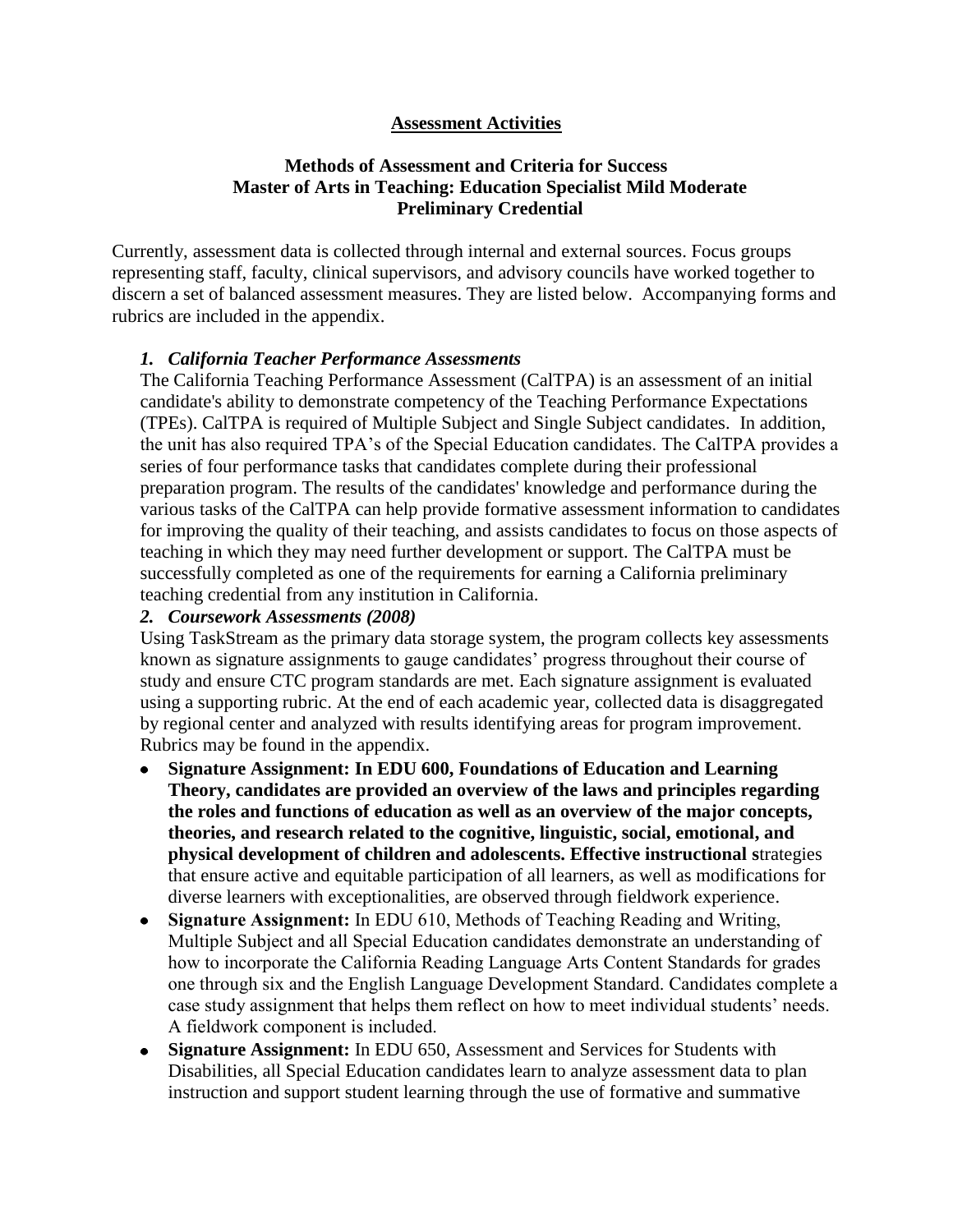assessments to determine the developmental, academic, behavioral, social, communication, technology, transition, career, and community-life skill needs of individual students to develop and monitor students' progress. A comprehensive analysis (Behavior Support Plan) is completed to provide positive supports to maximize student learning.

**Signature Assignment:** In EDU652, Collaboration and Consultation for IEP Implementation, Evaluation, and Program Improvement, all Special Education candidates demonstrate the ability to present the content to students in challenging, clear, and compelling ways using integrating technology and differentiation strategies through collaborative and inclusive instruction within the context of a general education classroom.

# *3. Dispositions Assessments (2010)*

Dispositions of candidates in the Single Subject MAT Program are assessed throughout their program of study in a series of phases with the opportunities for a struggling candidate to be provided coaching through an Improvement Plan:

PHASE I

1. The "introductory course" introduces and defines the eight dispositions with their class (EDU 600 – Foundations of Education and Learning Theory).

2. Students self-assess on weeks one and eight.

3. Professor of "introductory course" assesses every student at end of course.

\*If the professor or candidate has a dispositional concern at this point, it is noted in the candidate's file but no recommendation for an Improvement Plan is made because of the lack of significant data.

# PHASE II

4. Professors of every subsequent course continue to teach and refer to the dispositions, especially applying them to the course content. (EVERY COURSE)

5. In each of the following courses, candidates self assess at the END of the course: EDU 612, EDU 621, EDU 654. Professor confirms or gives evidence of why they cannot confirm the ratings in any category.

6. Student receives data of ratings so far during Advancement Interview (Advancement Interview Scheduler to provide to interviewers.)

\*At any point in this phase a candidate could be recommended to the Improvement Plan process.

# PHASE III

7. Final disposition ratings include practitioners in the field at the end of the MAT program during Clinical Practice I and II. Candidates, Seminar instructors, Supervising Faculty and Cooperating Teachers (or equivalent by program) all submit separate disposition ratings.

8. Candidates submit first to the Seminar instructor, and after inputting their own ratings, release it back for a second score from the Supervising Faculty.

9. Cooperating Teachers give their dispositional ratings on paper.

\*At any point in this phase a candidate could be recommended to the Improvement Plan process.